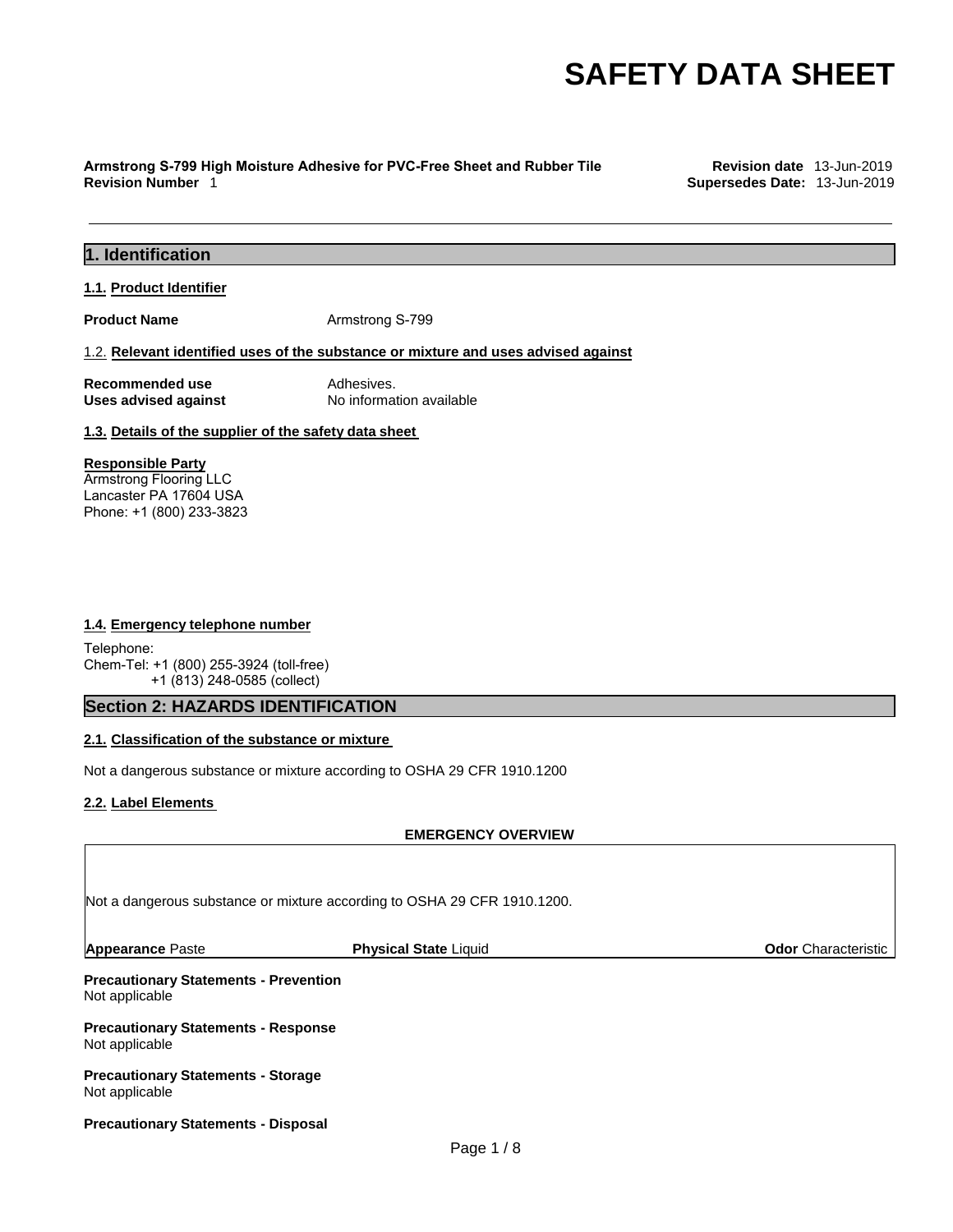#### **Armstrong S-799 High Moisture Adhesives for PVC-Free Sheet and Rubber Tile Revision Number** 1

Not applicable

**Hazards not otherwise classified (HNOC)** Not applicable

#### **2.3. Other Information**

No information available.

# **Section 3: COMPOSITION/INFORMATION ON INGREDIENTS**

# **3.1 Substances**

**Mixture** 

# **3.2 Mixtures**

| <b>BRAZ</b><br>name<br>ншсаг       | $\lambda$<br>Nc.                                                       | VAI.<br>$\mathbf{a}$                                |
|------------------------------------|------------------------------------------------------------------------|-----------------------------------------------------|
| Glass<br>oxide<br>. chemicals<br>. | ------<br>$\overline{\phantom{a}}$<br>זר<br>$\sim$<br>w<br>$\sim$<br>. | nr.<br>$\overline{ }$<br>۰υ۰<br>ັບບ<br>$\sim$<br>__ |

*\*The exact percentage (concentration) of composition has been withheld as a trade secret.*

# **Section 4: FIRST AID MEASURES**

# **4.1. Description of first aid measures**

| Eye contact                                                             | Rinse immediately with plenty of water, also under the eyelids, for at least 15 minutes. If<br>symptoms persist, call a physician.                                                                       |
|-------------------------------------------------------------------------|----------------------------------------------------------------------------------------------------------------------------------------------------------------------------------------------------------|
| <b>Skin contact</b>                                                     | Wash off immediately with plenty of water for at least 15 minutes. In the case of skin<br>irritation or allergic reactions see a physician.                                                              |
| <b>Inhalation</b>                                                       | IF INHALED: Remove victim to fresh air and keep at rest in a position comfortable for<br>breathing.                                                                                                      |
| Ingestion                                                               | Rinse mouth. Drink plenty of water. Never give anything by mouth to an unconscious<br>person. Do NOT induce vomiting. If swallowed, seek medical advice immediately and show<br>this container or label. |
| Self-protection of the first aider                                      | Use personal protective equipment as required.                                                                                                                                                           |
| <u>4.2. Most important symptoms and effects, both acute and delayed</u> |                                                                                                                                                                                                          |
| <b>Symptoms</b>                                                         | No information available.                                                                                                                                                                                |
|                                                                         | 4.3. Indication of any immediate medical attention and special treatment needed                                                                                                                          |
| Note to physicians                                                      | Treat symptomatically.                                                                                                                                                                                   |
| 4.4. Reference to Other Sections                                        |                                                                                                                                                                                                          |
| <b>Reference to other sections</b>                                      | Section 8: EXPOSURE CONTROLS/PERSONAL PROTECTION<br>Section 11: TOXICOLOGY INFORMATION                                                                                                                   |

# **Section 5: FIRE-FIGHTING MEASURES**

# **5.1. Extinguishing media**

**Suitable extinguishing media**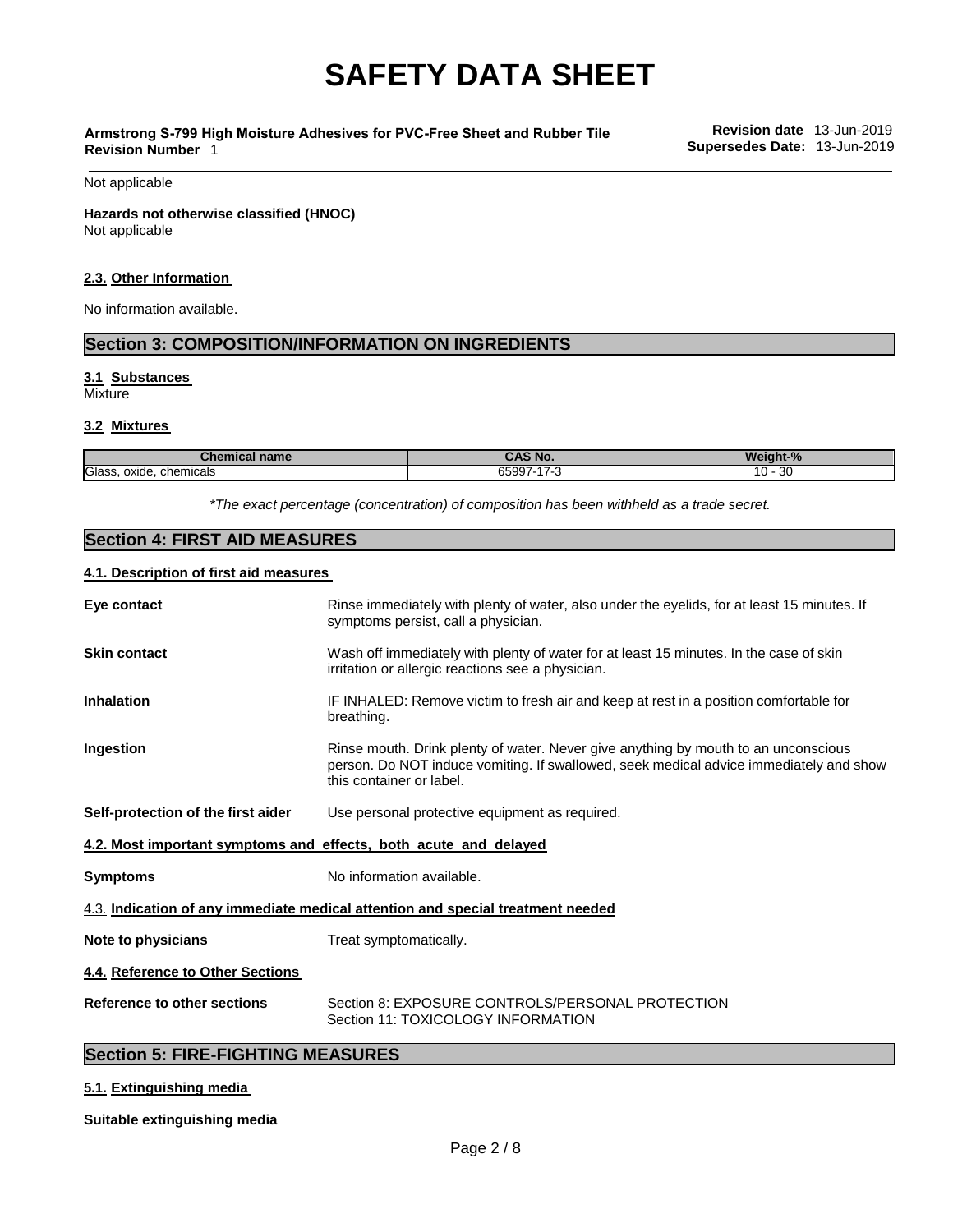#### **Armstrong S-799 High Moisture Adhesives for PVC-Free Sheet and Rubber Tile Revision Number** 1

**Revision date** 13-Jun-2019 **Supersedes Date:** 13-Jun-2019

Water spray (fog). Carbon dioxide (CO2). Foam. Dry chemical. Use extinguishing measures that are appropriate to local circumstances and the surrounding environment.

# **Unsuitable extinguishing media**

None known.

# **5.2. Special hazards arising from the substance or mixture**

# **Specific hazards arising from the chemical**

Thermal decomposition can lead to release of irritating and toxic gases and vapors.

**Hazardous combustion products**Carbon monoxide. Carbon dioxide (CO2). Hydrocarbons.

| <b>Explosion Data</b>                  |       |
|----------------------------------------|-------|
| Sensitivity to mechanical impact       | None. |
| <b>Sensitivity to static discharge</b> | None. |

# **5.3. Advice for firefighters**

# **Special protective actions for fire-fighters**

As in any fire, wear self-contained breathing apparatus pressure-demand, MSHA/NIOSH (approved or equivalent) and full protective gear.

# **Section 6: ACCIDENTAL RELEASE MEASURES**

# **6.1. Personal precautions, protective equipment and emergency procedures**

| <b>Personal precautions</b>                               | Use personal protective equipment as required. Avoid contact with eyes and skin.                                                                                                                                                                           |
|-----------------------------------------------------------|------------------------------------------------------------------------------------------------------------------------------------------------------------------------------------------------------------------------------------------------------------|
| 6.2. Environmental precautions                            |                                                                                                                                                                                                                                                            |
| <b>Environmental precautions</b>                          | Prevent entry into waterways, sewers, basements or confined areas. Do not flushinto<br>surface water or sanitary sewer system. See Section 12 for additional Ecological<br>Information.                                                                    |
| 6.3. Methods and material for containment and cleaning up |                                                                                                                                                                                                                                                            |
| <b>Methods for containment</b>                            | Prevent further leakage or spillage if safe to do so.                                                                                                                                                                                                      |
| Methods for cleaning up                                   | Use personal protective equipment as required. Dam up. Cover liquid spill with sand, earth<br>or other non-combustible absorbent material. Take up mechanically, placing in appropriate<br>containers for disposal. Clean contaminated surface thoroughly. |
| 6.4. Reference to other sections                          |                                                                                                                                                                                                                                                            |
| Reference to other sections                               | Section 7: HANDLING AND STORAGE<br>Section 8: EXPOSURE CONTROLS/PERSONAL PROTECTION<br>Section 13: DISPOSAL CONSIDERATIONS                                                                                                                                 |

# **Section 7: HANDLING AND STORAGE**

# **7.1. Precautions for safe handling**

**Advice on safe handling** Use personal protective equipment as required. Handle in accordance with good industrial hygiene and safety practice. Do not eat, drink or smoke when using this product. Ensure adequate ventilation, especially in confined areas. Avoid contact with skin, eyes or clothing. Wash thoroughly after handling. Do not reuse container.

# **7.2. Conditions for safe storage, including any incompatibilities**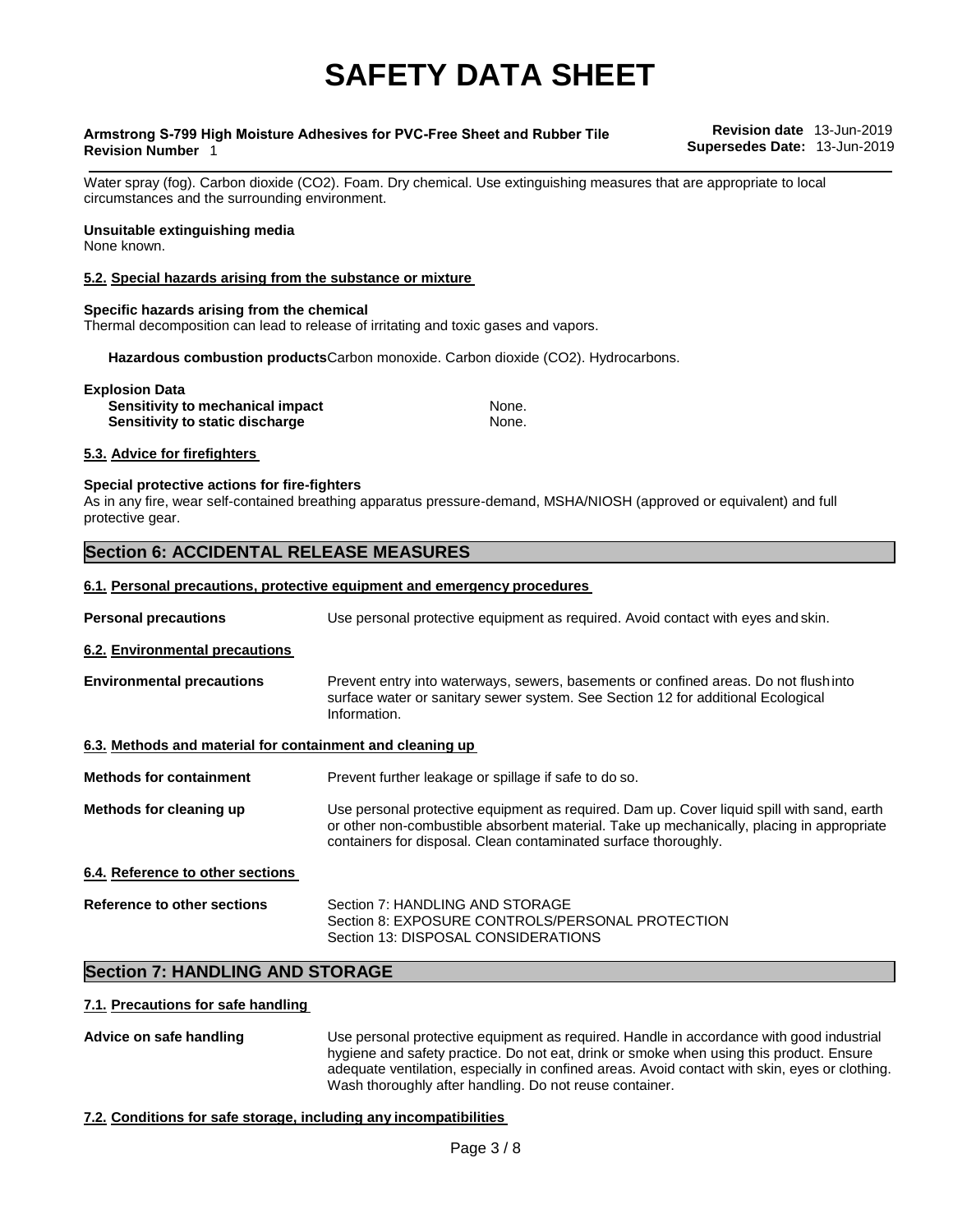| <b>Revision Number 1</b>             | Supersedes Date: 13-Jun-2019                                                         |
|--------------------------------------|--------------------------------------------------------------------------------------|
| <b>Storage Conditions</b>            | Keep containers tightly closed in a cool, well-ventilated place. Keep from freezing. |
| Incompatible materials               | No information available.                                                            |
| 7.3. Specific end use(s)             |                                                                                      |
| <b>Specific Use(s)</b><br>Adhesives. |                                                                                      |
| <b>Other information</b>             | No information available.                                                            |
| 7.4. References to Other Sections    |                                                                                      |
| Reference to other sections          | Section 13: DISPOSAL CONSIDERATIONS<br>Section 10: STABILITY AND REACTIVITY          |

# **Section 8: EXPOSURE CONTROLS/PERSONAL PROTECTION**

**Armstrong S-799 High Moisture Adhesives for PVC-Free Sheet and Rubber Tile** 

# **8.1. Control parameters**

**Exposure Guidelines** . This product contains substances which in their raw state are powder form, however in this product they are in a non-respirable form. Inhalation of powder/dust particles is unlikely to occur from exposure to this product.

**Revision date** 13-Jun-2019

| <b>Chemical name</b>    | <b>ACGIH TLV</b>                   | <b>NIOSH IDLH</b> | <b>OSHA PEL</b> | <b>Mexico</b> |
|-------------------------|------------------------------------|-------------------|-----------------|---------------|
| Glass, oxide, chemicals | TWA: 1 fiber/cm3                   |                   |                 |               |
| 65997-17-3              | respirable fibers: length >5       |                   |                 |               |
|                         | $µm$ , aspect ratio $>=3:1$ , as   |                   |                 |               |
|                         | determined by the                  |                   |                 |               |
|                         | membrane filter method at          |                   |                 |               |
|                         | 400-450X magnification             |                   |                 |               |
|                         | [4-mm objective], using            |                   |                 |               |
|                         | phase-contrast illumination        |                   |                 |               |
|                         | TWA: 5 mg/m <sup>3</sup> inhalable |                   |                 |               |
|                         | particulate matter                 |                   |                 |               |

| Chemical name                              | Argentina                                      | Brazil | <b>Chile</b> | Venezuela |
|--------------------------------------------|------------------------------------------------|--------|--------------|-----------|
| Glass.<br>. oxide. chemicals<br>65997-17-3 | fiber/cm3<br>TWA: 1<br>TWA: $5 \text{ ma/m}^3$ |        |              |           |

# **8.2. Exposure controls**

**Engineering controls** Use with local exhaust ventilation. Ensure adequate ventilation, especially in confined areas. Use explosion-proof ventilating equipment. **Personal protective equipment [PPE] Eye/face protection** Tight sealing safety goggles. **Skin and body protection** Wear suitable chemical resistant gloves. The selection of suitable gloves does not only depend on the material, but also on further marks of quality and various manufacturers. **Respiratory protection** If exposure limits are exceeded or irritation is experienced, NIOSH/MSHA approved respiratory protection should be worn. Positive-pressure supplied air respirators may be required for high airborne contaminant concentrations. Respiratory protection must be provided in accordance with current local regulations. **General hygiene considerations** Use personal protective equipment as required. Handle in accordance with good industrial hygiene and safety practice. Do not eat, drink or smoke when using this product. Avoid contact with eyes, skin and clothing. Wash hands thoroughly after handling. Wash contaminated clothing before reuse. Regular cleaning of equipment, work area and clothing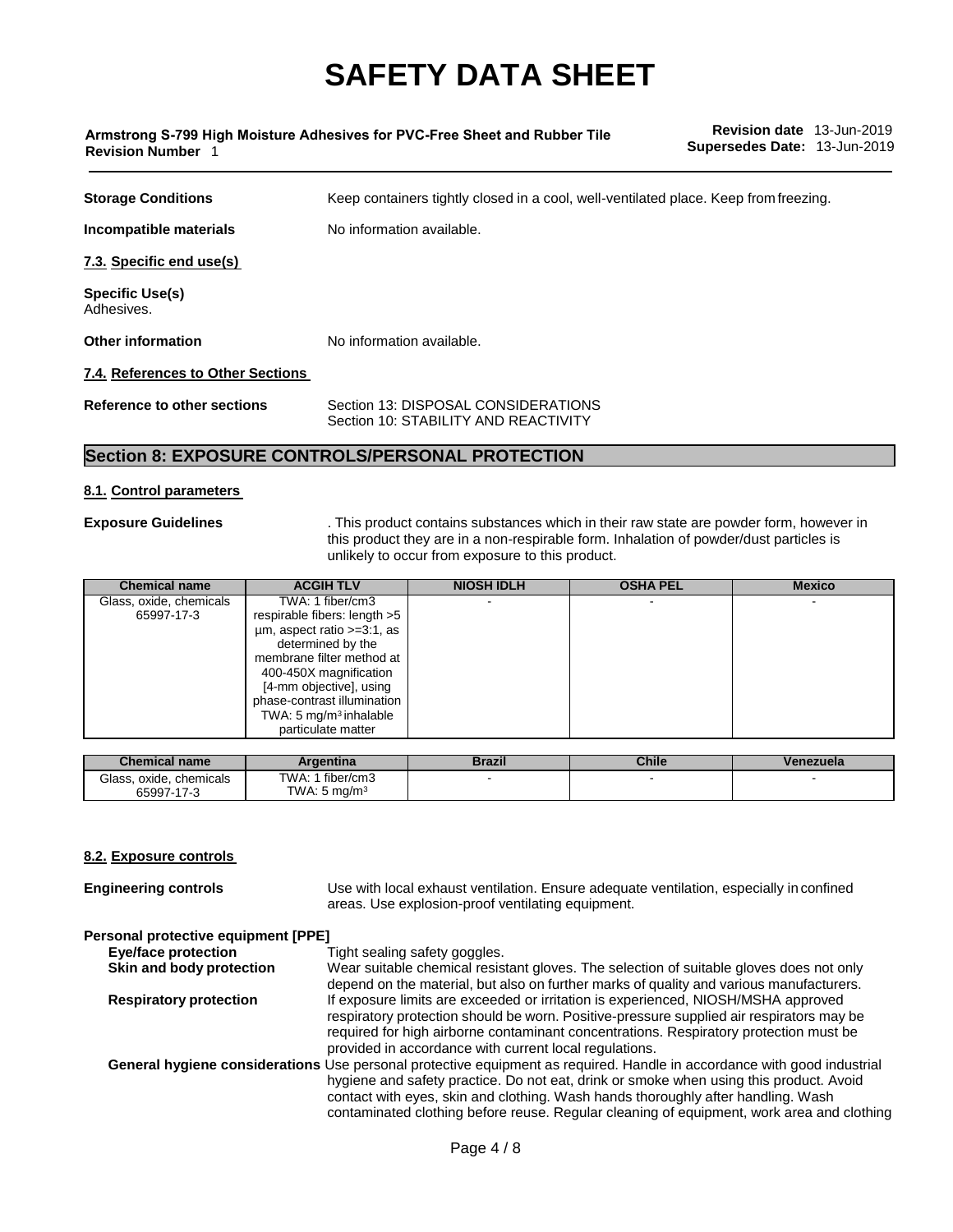**Armstrong S-799 High Moisture Adhesives for PVC-Free Sheet and Rubber Tile Revision Number** 1

**Revision date** 13-Jun-2019 **Supersedes Date:** 13-Jun-2019

is recommended.

# **Section 9: PHYSICAL AND CHEMICAL PROPERTIES**

| 9.1. Information on basic physical and chemical properties |                          |                         |
|------------------------------------------------------------|--------------------------|-------------------------|
| <b>Physical state</b>                                      | Liquid                   |                         |
| Appearance                                                 | Paste                    |                         |
| Color                                                      | Gray                     |                         |
| Odor                                                       | Characteristic           |                         |
| <b>Odor threshold</b>                                      | No information available |                         |
|                                                            |                          |                         |
| <b>Property</b>                                            | Values                   | <b>Remarks • Method</b> |
| рH                                                         | 8.2                      |                         |
| Melting point / freezing point                             | No data available        |                         |
| Boiling point / boiling range                              | 100 °C / 212 °F          |                         |
| <b>Flash point</b>                                         | > 100 °C / > 212 °F      |                         |
| <b>Evaporation rate</b>                                    | No information available |                         |
| Flammability (solid, gas)                                  | No information available |                         |
| <b>Flammability Limit in Air</b>                           |                          |                         |
| <b>Upper flammability or explosive</b>                     | No information available |                         |
| limits                                                     |                          |                         |
| Lower flammability or explosive                            | No information available |                         |
| limits                                                     |                          |                         |
| Vapor pressure                                             | No information available |                         |
| Vapor density                                              | No information available |                         |
| <b>Relative density</b>                                    | No information available |                         |
| <b>Water solubility</b>                                    | Dispersible              |                         |
| <b>Solubility in Other Solvents</b>                        |                          |                         |
| <b>Partition coefficient</b>                               | No information available |                         |
| <b>Autoignition temperature</b>                            | No information available |                         |
| <b>Decomposition temperature</b>                           | No information available |                         |
| <b>Kinematic viscosity</b>                                 | No information available |                         |
|                                                            |                          |                         |
| <b>Dynamic viscosity</b>                                   | No information available |                         |
|                                                            |                          |                         |
| <b>Explosive properties</b>                                | No information available |                         |
| <b>Oxidizing properties</b>                                | No information available |                         |
|                                                            |                          |                         |
| 9.2. Other information                                     |                          |                         |
| <b>Softening Point</b>                                     | No information available |                         |
| <b>Molecular weight</b>                                    | No information available |                         |
| Solvent content (%)                                        | No information available |                         |
| Solid content (%)                                          | No information available |                         |
| <b>Liquid Density</b>                                      | 1.114 $g/cm3$            |                         |
| <b>VOC Content (%)</b>                                     | No information available |                         |
|                                                            |                          |                         |

# **Section 10: STABILITY AND REACTIVITY**

# **10.1. Reactivity**

None under normal use conditions.

# **10.2. Chemical stability**

Stable under normal conditions.

# **10.3. Possibility of hazardous reactions**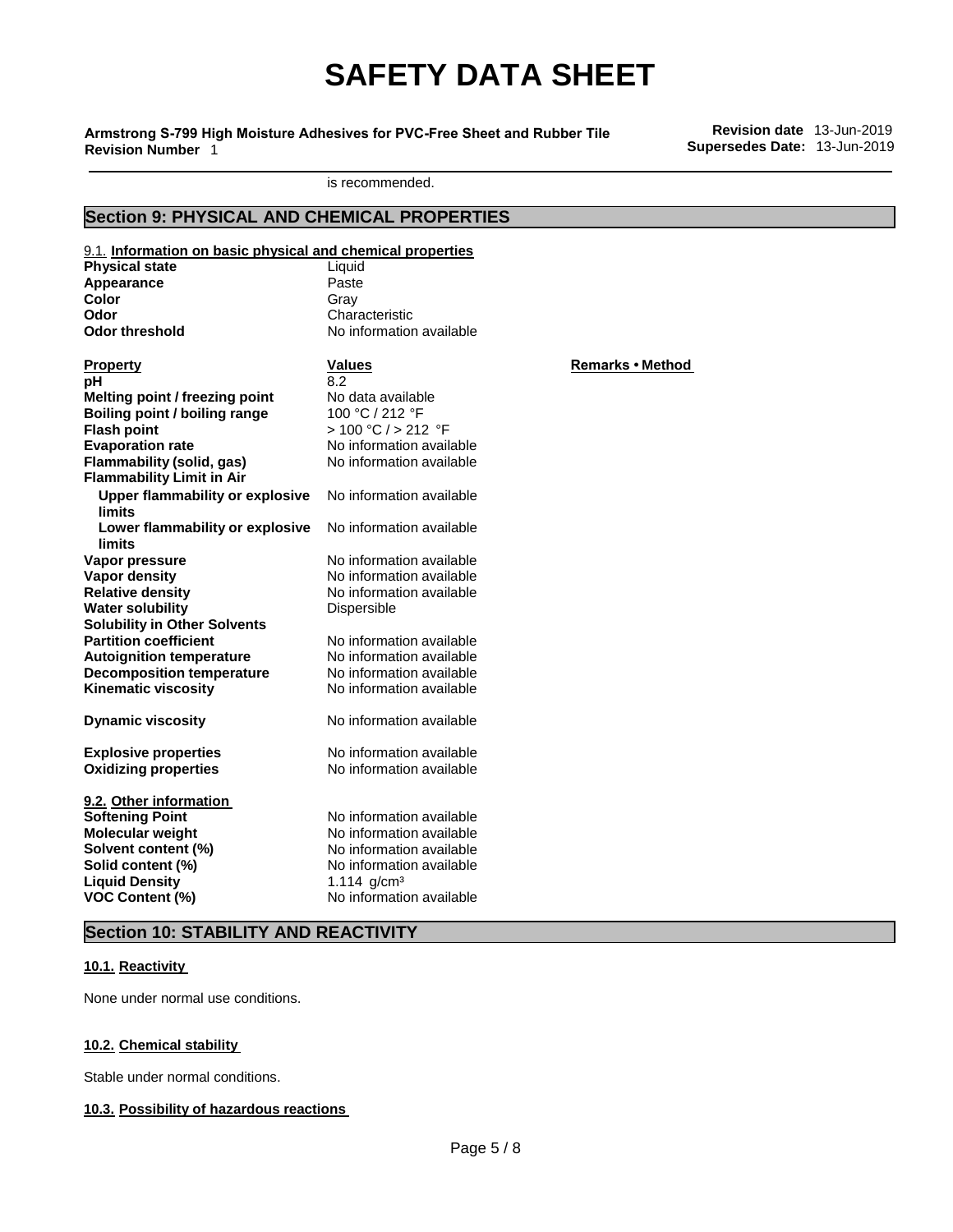# **Armstrong S-799 High Moisture Adhesives for PVC-Free Sheet and Rubber Tile Revision Number** 1

None under normal processing.

# **10.4. Conditions to avoid**

Extremes of temperature and direct sunlight. Keep from freezing.

#### **10.5. Incompatible materials**

No information available.

# **10.6. Hazardous decomposition products**

Carbon monoxide. Carbon dioxide (CO2). Hydrocarbons.

# **Section 11: TOXICOLOGY INFORMATION**

#### **11.1. Information on toxicological effects**

| No data available                                                 |
|-------------------------------------------------------------------|
| Based on available data, the classification criteria are not met. |
| Based on available data, the classification criteria are not met. |
| Based on available data, the classification criteria are not met. |
| Based on available data, the classification criteria are not met. |
|                                                                   |

#### **Component Information**

| <b>Chemical name</b>    | Oral LD50       | Dermal LD50 | <b>Inhalation LC50</b>         |
|-------------------------|-----------------|-------------|--------------------------------|
| Glass, oxide, chemicals | >2000 mg/Kg Rat |             | $LC50 > 0.691$ mg/l (Rat) 4-Hr |
| 65997-17-3              |                 |             |                                |

#### **Delayed and immediate effects as well as chronic effects from short and long-term exposure**

| <b>Symptoms</b>                                             | No information available.                                                                |
|-------------------------------------------------------------|------------------------------------------------------------------------------------------|
| <b>Skin corrosion/irritation</b>                            | No information available.                                                                |
|                                                             |                                                                                          |
| Serious eye damage/eye irritation No information available. |                                                                                          |
| <b>Irritation</b>                                           | No information available.                                                                |
| <b>Corrosivity</b>                                          | No information available.                                                                |
| <b>Sensitization</b>                                        | No information available.                                                                |
| Germ cell mutagenicity                                      | No information available.                                                                |
| <b>Reproductive toxicity</b>                                | No information available.                                                                |
| <b>Developmental Toxicity</b>                               | No information available.                                                                |
| <b>Teratogenicity</b>                                       | No information available.                                                                |
| <b>STOT - single exposure</b>                               | No information available.                                                                |
| <b>STOT - repeated exposure</b>                             | No information available.                                                                |
| <b>Chronic Toxicity</b>                                     | Avoid repeated exposure.                                                                 |
| <b>Target Organ Effects</b>                                 | No information available.                                                                |
| <b>Aspiration hazard</b>                                    | No information available.                                                                |
| Carcinogenicity                                             | The table below indicates whether each agency has listed any ingredient as a carcinogen. |

| <b>Chemical name</b>               | <b>ACGIH</b> | ADA<br>IARC | <b>NTP</b> | <b>VULLE</b> |
|------------------------------------|--------------|-------------|------------|--------------|
| Glass<br>chemicals<br>oxide<br>170 |              | Group 3     |            |              |
| 65997<br>75                        |              |             |            |              |

*IARC (International Agency for Research on Cancer) Group 3 - Not Classifiable as to Carcinogenicity in Humans*

# **Section 12: ECOLOGICAL INFORMATION**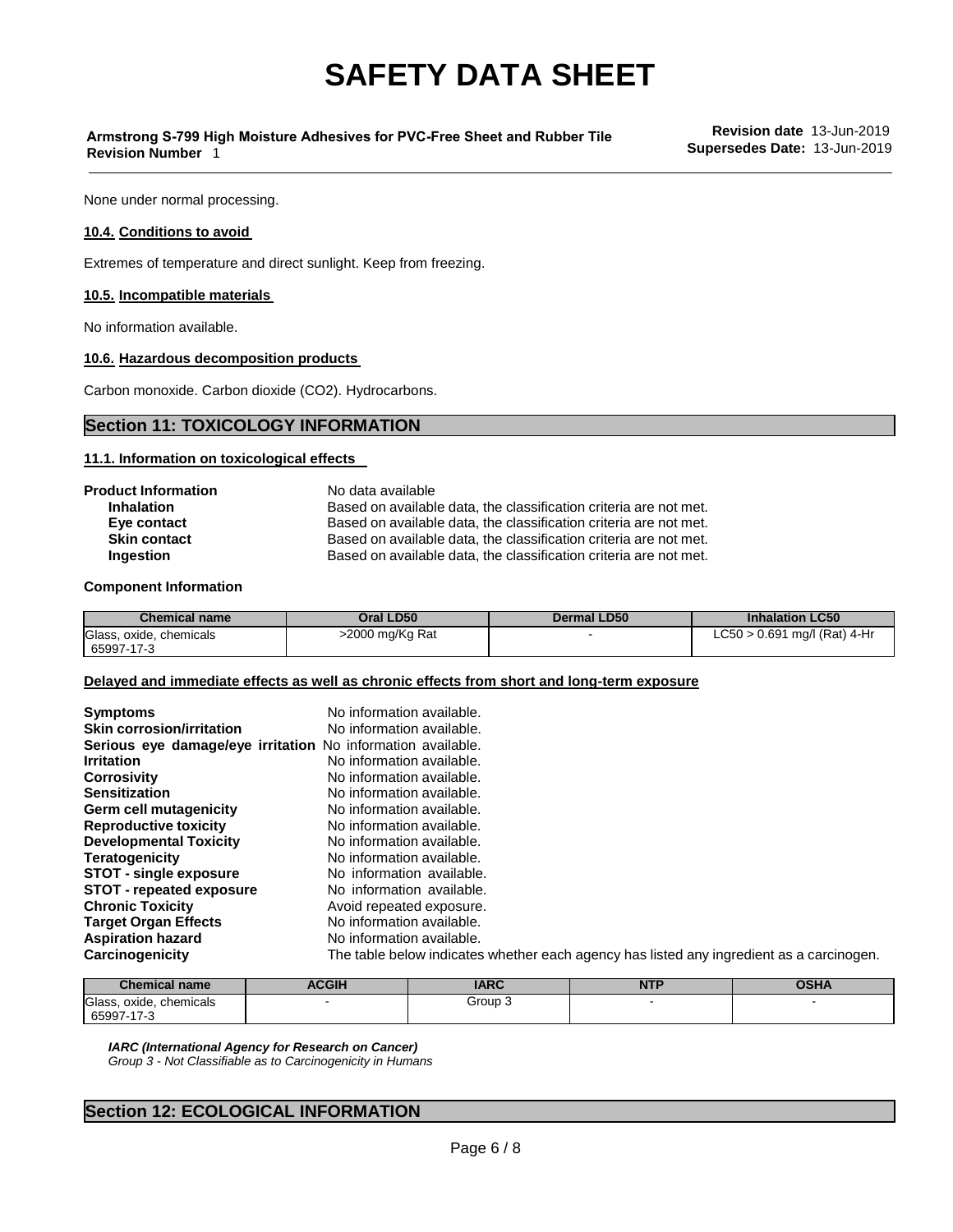# **Armstrong S-799 High Moisture Adhesives for PVC-Free Sheet and Rubber Tile Revision Number** 1

# **12.1. Toxicity**

No information available

# **12.2. Persistence and degradability**

No information available.

# **12.3. Bioaccumulative potential**

No information available.

#### **12.4. Mobility in soil**

No information available.

#### **Other adverse effects**

No information available

# **Section 13: DISPOSAL CONSIDERATIONS**

# **13.1. Waste treatment methods**

| <b>Disposal of Wastes</b>                | It is the responsibility of the waste generator to determine the toxicity and physical<br>properties of the material generated to determine the proper waste identification and<br>disposal methods in compliance with applicable regulations |  |  |  |
|------------------------------------------|-----------------------------------------------------------------------------------------------------------------------------------------------------------------------------------------------------------------------------------------------|--|--|--|
| <b>Contaminated packaging</b>            | Dispose of in accordance with federal, state and local regulations                                                                                                                                                                            |  |  |  |
| <b>Section 14: TRANSPORT INFORMATION</b> |                                                                                                                                                                                                                                               |  |  |  |
| Note:                                    | Keep from freezing                                                                                                                                                                                                                            |  |  |  |
| <u>DOT</u>                               | Not regulated                                                                                                                                                                                                                                 |  |  |  |
| <u>IATA</u>                              | Not regulated                                                                                                                                                                                                                                 |  |  |  |
| <b>IMDG</b>                              | Not regulated                                                                                                                                                                                                                                 |  |  |  |

# **Global Inventories Section 15: REGULATORY INFORMATION**

| <b>TSC.</b> | $10+$<br>_ioten_<br>.    |
|-------------|--------------------------|
| <b>DSL</b>  | No <sup>+</sup><br>ister |

# **Legend:**

**TSCA** - United States Toxic Substances Control Act Section 8(b) Inventory **DSL** - Canadian Domestic Substances List **Listed** - The components of this product are either listed or exempt from listing on inventory. **Not Listed** - One or more components of this product are not listed on inventory.

# **United States of America**

**SARA 313**